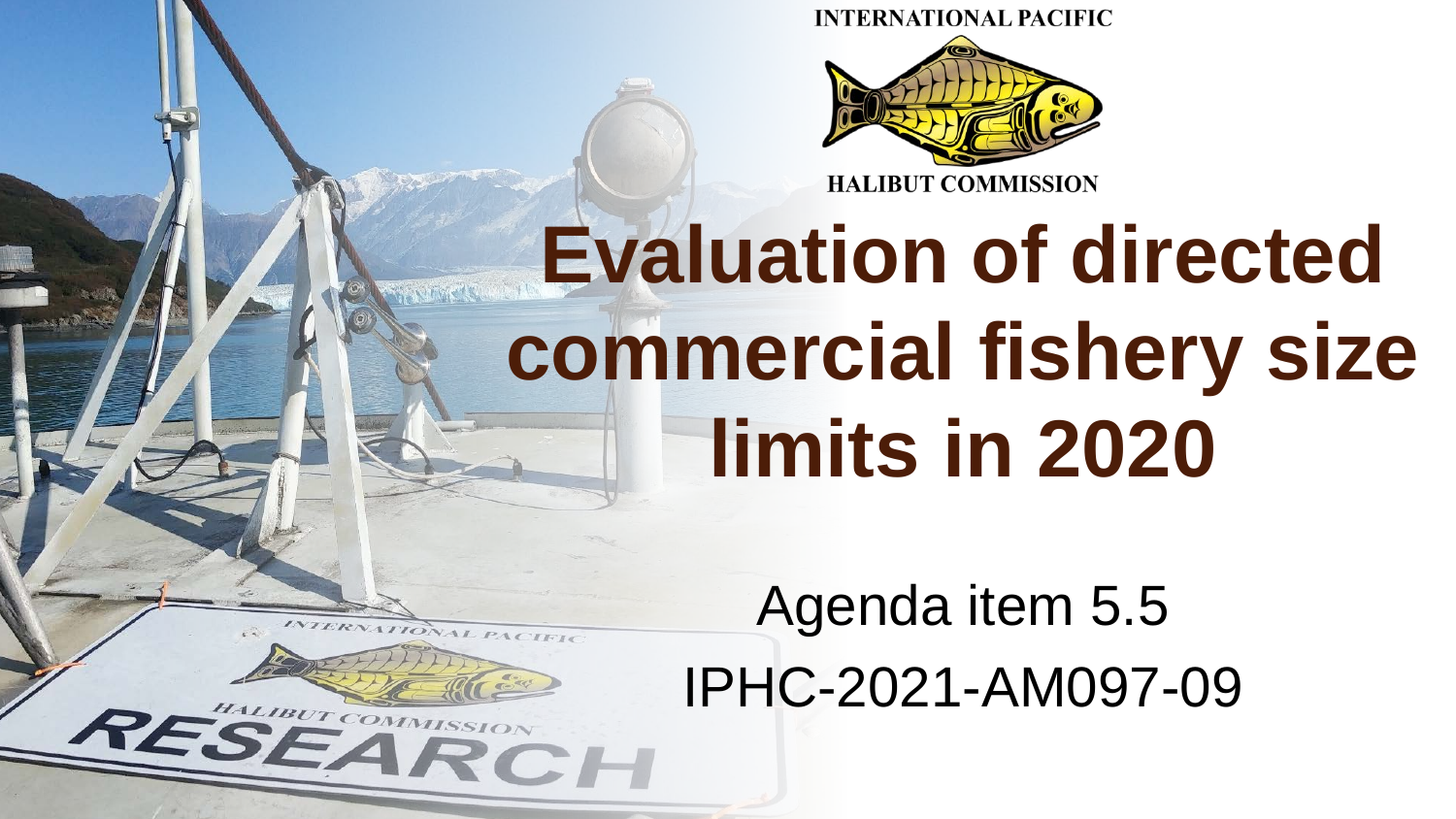## **Quick summary**

- If the minimum size limit had been removed for the 2020 fishing period:
	- Would have increased potential yield by 7% and fishery efficiency by 18%, and decreased discard mortality by 0.8 Mlb
	- Would maintain coastwide aggregate fishery value if average prices for U32 landings were at least 63% of those for O32 fish
	- Would have substantially different effects among IPHC Regulatory Areas

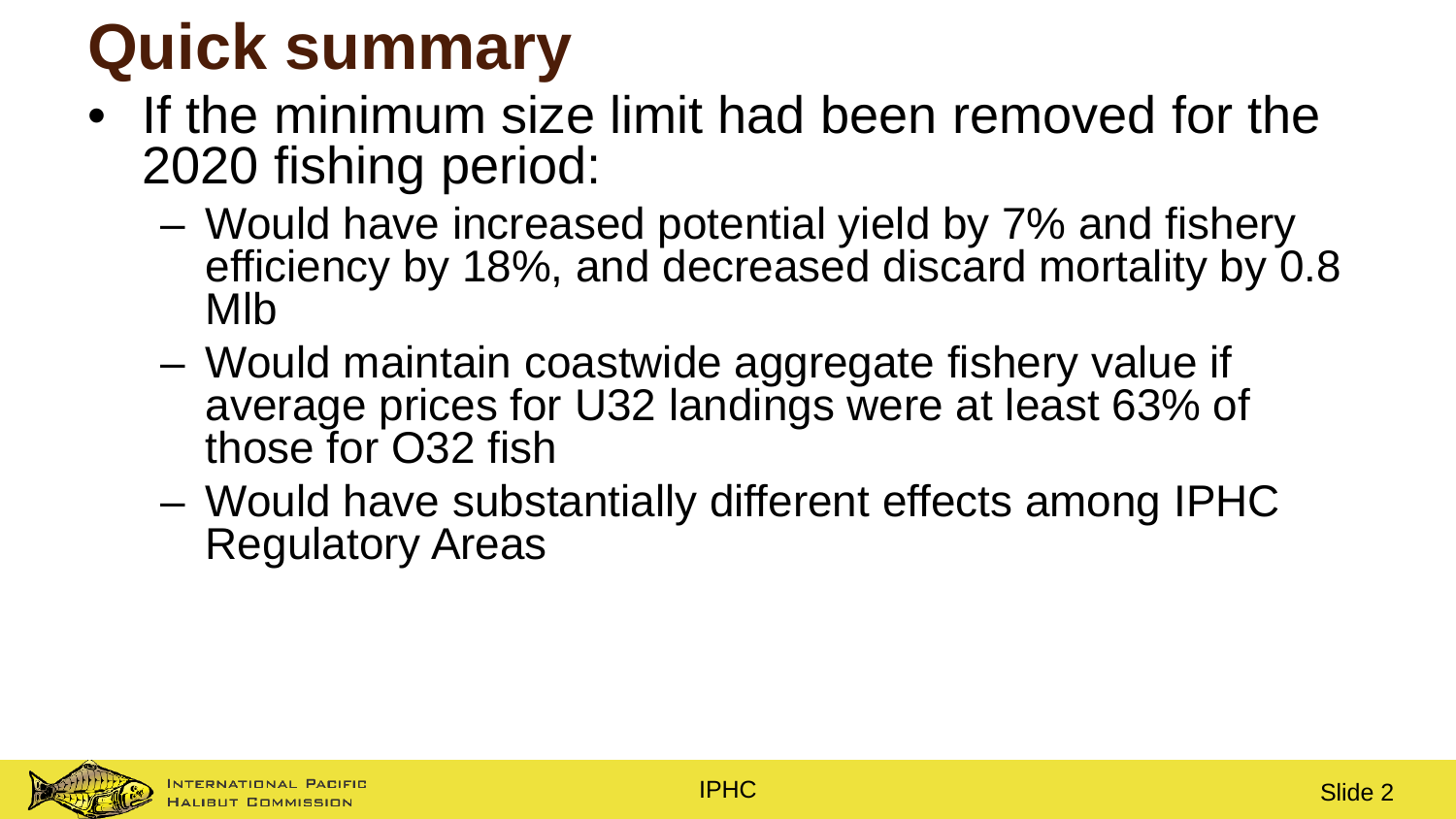## **Quick summary**

- Adding a maximum size limit of 60" (152 cm) for the 2020 fishing period:
	- Would have been approximately fishery yield and value neutral
	- Would have increased discard mortality by 0.12 Mlb and decreased fishery efficiency (-3%)
	- Would tend to increase spawning biomass of and recreational encounters with larger fish
	- Would not likely produce a net change in recruitment
	- Would have had substantially different effects among IPHC Regulatory Areas

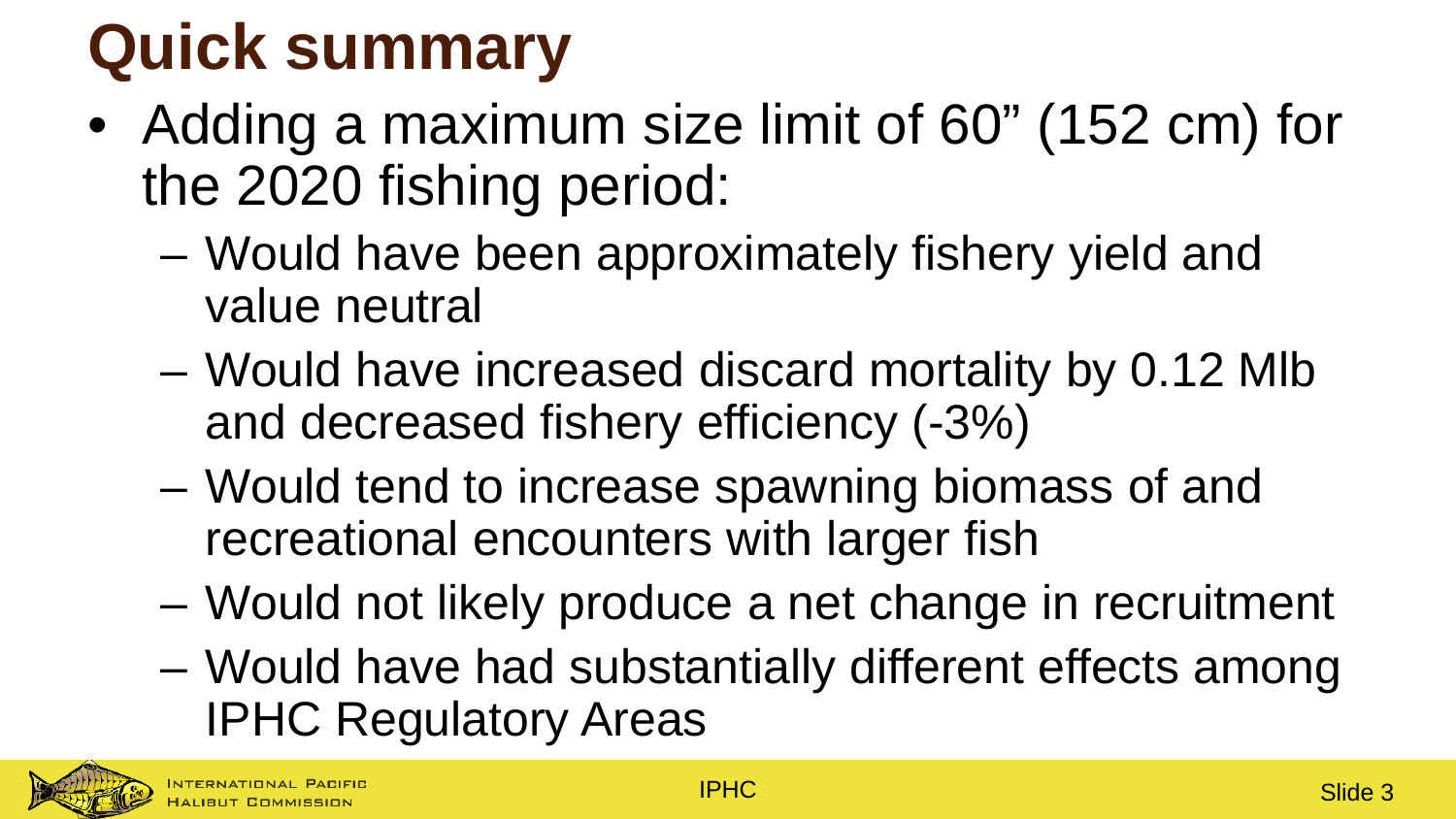## **Document overview**

- Summary of historical studies
- Summary of data informing the Minimum Size Limit (MinSL) analysis
- Summary of data informing the Maximum Size Limit (MaxSL) analysis
- Evaluation of the MinSL
- Evaluation of one potential MaxSL (60")

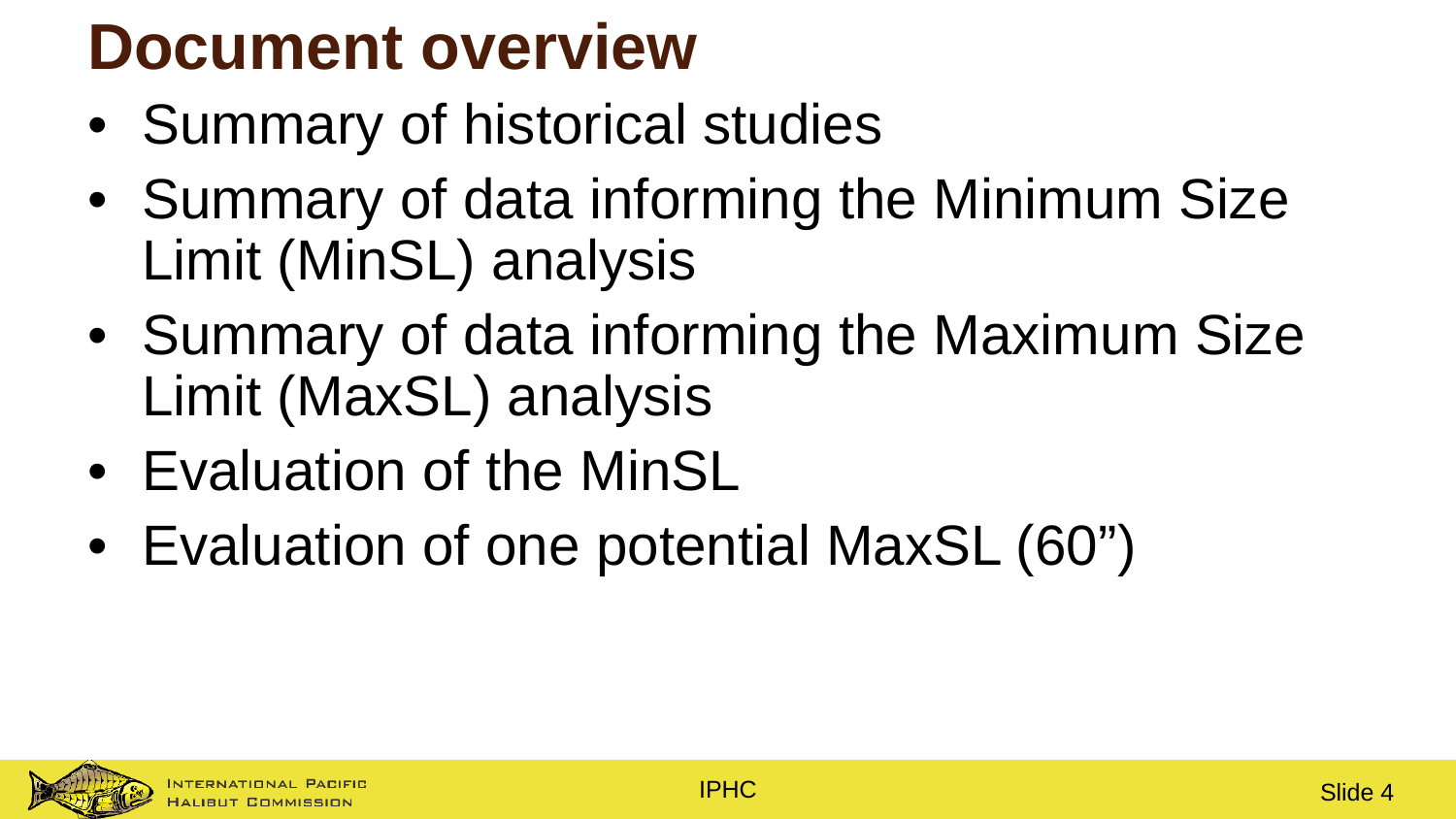### **Historical studies**

- Increasing foregone yield estimated over time – Roughly tracks declines in size-at-age
- Increasing recognition of the importance of discards and discard mortality rates to the success of a minimum size limit
- The shift to an SPR-based management procedure ensures adequate spawning potential regardless of the demographics of mortality

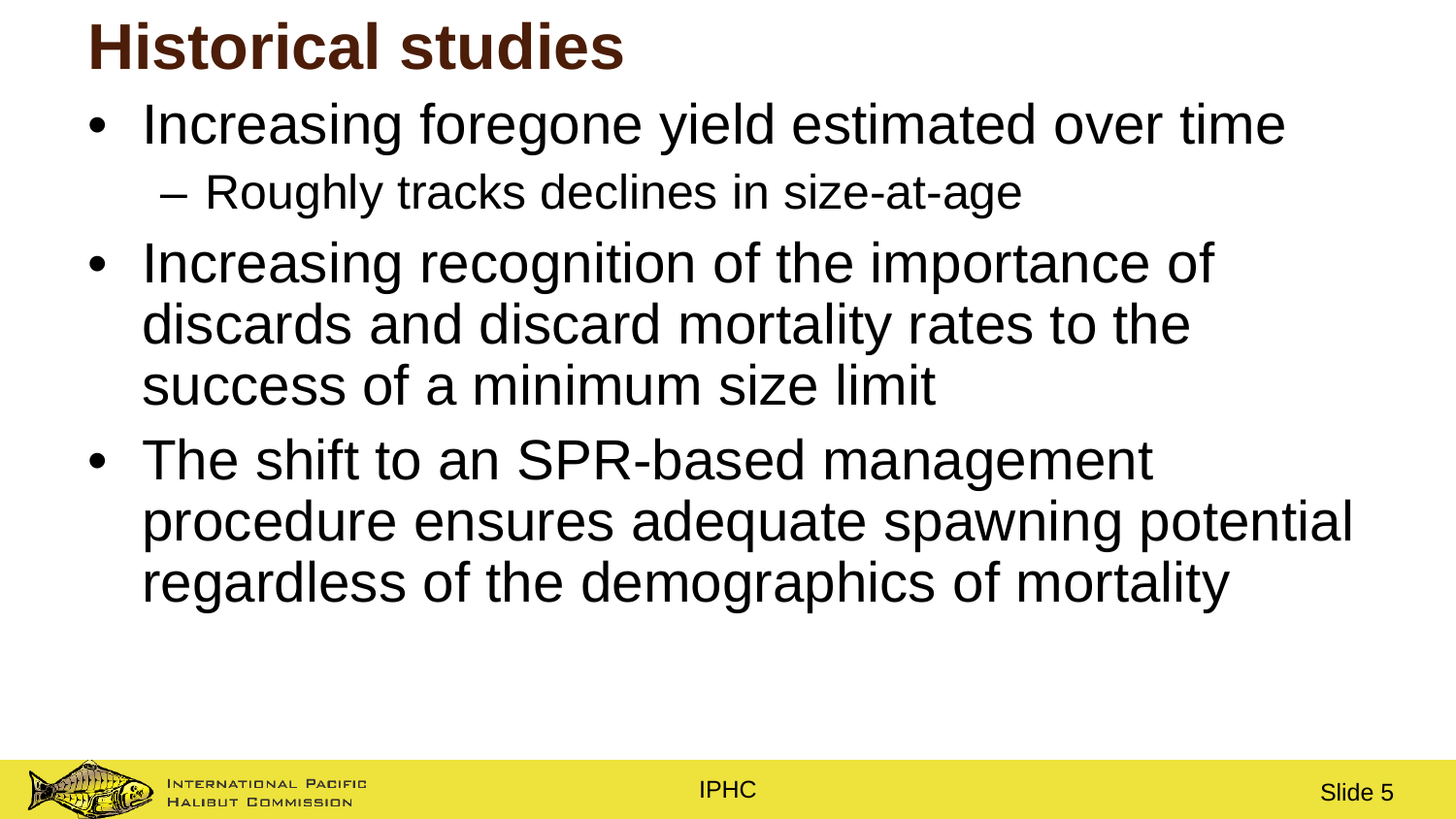### **How much is currently discarded?**

#### U32 discard mortality (Mlb; Table 2)

| <b>Year</b>     | 2A |  |                                      |  |      | $\begin{array}{ c c c c c c c c c }\hline 2\textsf{B} & \textsf{2}\textsf{C} & \textsf{3}\textsf{A} & \textsf{3}\textsf{B} & \textsf{4}\textsf{A} & \textsf{4}\textsf{B} & \textsf{4}\textsf{CDE} & \textsf{Coastwide} \hline \end{array}$ |
|-----------------|----|--|--------------------------------------|--|------|--------------------------------------------------------------------------------------------------------------------------------------------------------------------------------------------------------------------------------------------|
| 2019            |    |  | $0.03$ 0.13 0.07 0.32 0.16 0.09 0.03 |  | 0.07 | 0.90                                                                                                                                                                                                                                       |
| 3-year average  |    |  | 0.02 0.14 0.07 0.32 0.20 0.07 0.03   |  | 0.04 | 0.88                                                                                                                                                                                                                                       |
| 5-year average  |    |  |                                      |  | 0.05 | 1.01                                                                                                                                                                                                                                       |
| 10-year average |    |  | 0.02 0.20 0.11 0.58 0.39 0.08 0.04   |  | 0.07 | 1.49                                                                                                                                                                                                                                       |

#### U32 discard mortality (% of total commercial; Table 3)

| Year            |       |                  |       |                   |  |    | 2A   2B   2C   3A   3B   4A   4B   4CDE   Coastwide |
|-----------------|-------|------------------|-------|-------------------|--|----|-----------------------------------------------------|
| 2019            |       | $3\%$ 2%         | $2\%$ | 4% 6% 6% 3%       |  | 4% | 4%                                                  |
| 3-year average  | $2\%$ | $\frac{2\%}{\ }$ | $2\%$ | 4% 7% 5% 3%       |  | 3% | 3%                                                  |
| 5-year average  | 3%    |                  |       | 3% 2% 5% 7% 5% 3% |  | 3% | 4%                                                  |
| 10-year average | 3%    | 3%               | 3%    | 5% 8% 5% 3%       |  | 3% | 5%                                                  |

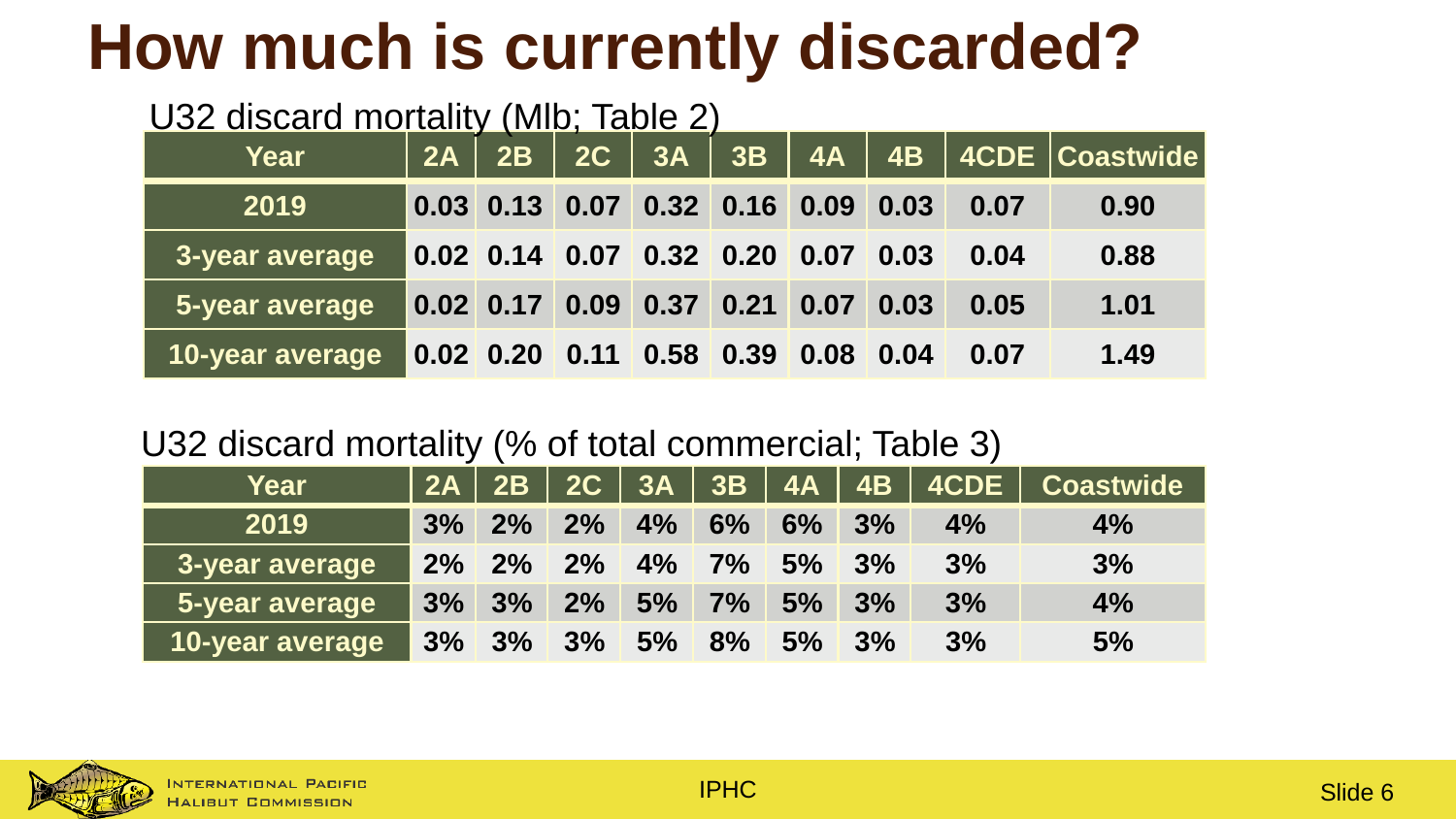## **Large fish**

(Table 4; abridged)

- Essentially all female
- Not necessarily very old
- Contribution to current fishery varies by Regulatory Area



**HALIBUT COMMISSION** 

| <b>IPHC Regulatory</b> | <b>Length greater</b><br>than | <b>Average net</b><br>weight | <b>Average age</b> | % female              | % of Landings |
|------------------------|-------------------------------|------------------------------|--------------------|-----------------------|---------------|
| Area                   | (in, cm)                      | (lb, kg)                     | (range)            | (weight) <sup>1</sup> | (weight)      |
| 2A                     | 55, 140                       | 66, 30                       | 16 (10-23)         | 100%                  | 1%            |
|                        | 60, 152                       | 109, 49                      | 22 (22-22)         | 100%                  | $< 1\%$       |
|                        | 65, 165                       | 109, 49                      | 22 (22-22)         | 100%                  | 1%            |
| 2B                     | 55, 140                       | 75, 34                       | 18 (9-39)          | 100%                  | 8%            |
|                        | 60, 152                       | 92, 42                       | 20 (14-39)         | 100%                  | 4%            |
|                        | 65, 165                       | 112, 51                      | $22/15-31$         | 100%                  | 1%            |
| 2C                     | 55, 140                       | 71, 32                       | 17 (9-36)          | 100%                  | 17%           |
|                        | 60, 152                       | 86, 39                       | $17(9-36)$         | 100%                  | 6%            |
|                        | 65, 165                       | 114, 52                      | $18(13-36)$        | 100%                  | 2%            |
| 3A                     | 55, 140                       | 69, 31                       | 16(151)            | 100%                  | 4%            |
|                        | 60, 152                       | 85, 39                       | 18 (12-31)         | 100%                  | 2%            |
|                        | 65, 165                       | 119, 54                      | 20 (18-21)         | 100%                  | $< 1\%$       |
| 3B                     | 55, 140                       | 70, 32                       | 14 (11-23)         | 96%                   | 5%            |
|                        | 60, 152                       | 92, 42                       | 16 (13-23)         | 100%                  | 1%            |
|                        | 65, 165                       | 144, 65                      | 20 (17-23)         | 100%                  | $< 1\%$       |
| 4A                     | 55, 140                       | 70, 32                       | 18 (11-39)         | 100%                  | 5%            |
|                        | 60, 152                       | 100, 45                      | 19 (12-39)         | 100%                  | 1%            |
|                        | 65, 165                       | 118, 54                      | 23 (14-39)         | 100%                  | 1%            |
| 4B                     | 55, 140                       | 80, 36                       | $21(8-42)$         | 94%                   | 11%           |
|                        | 60, 152                       | 100, 45                      | $23(12-42)$        | 92%                   | 7%            |
|                        | 65, 165                       | 120, 54                      | 23 (12-40)         | 100%                  | 4%            |
| 4CDE                   | 55, 140                       | 74, 34                       | 16 (11-24)         | 100%                  | 9%            |
|                        | 60, 152                       | 88, 40                       | $17(11-24)$        | 100%                  | 4%            |
|                        | 65, 165                       | 108, 49                      | 18 (11-22)         | 100%                  | 1%            |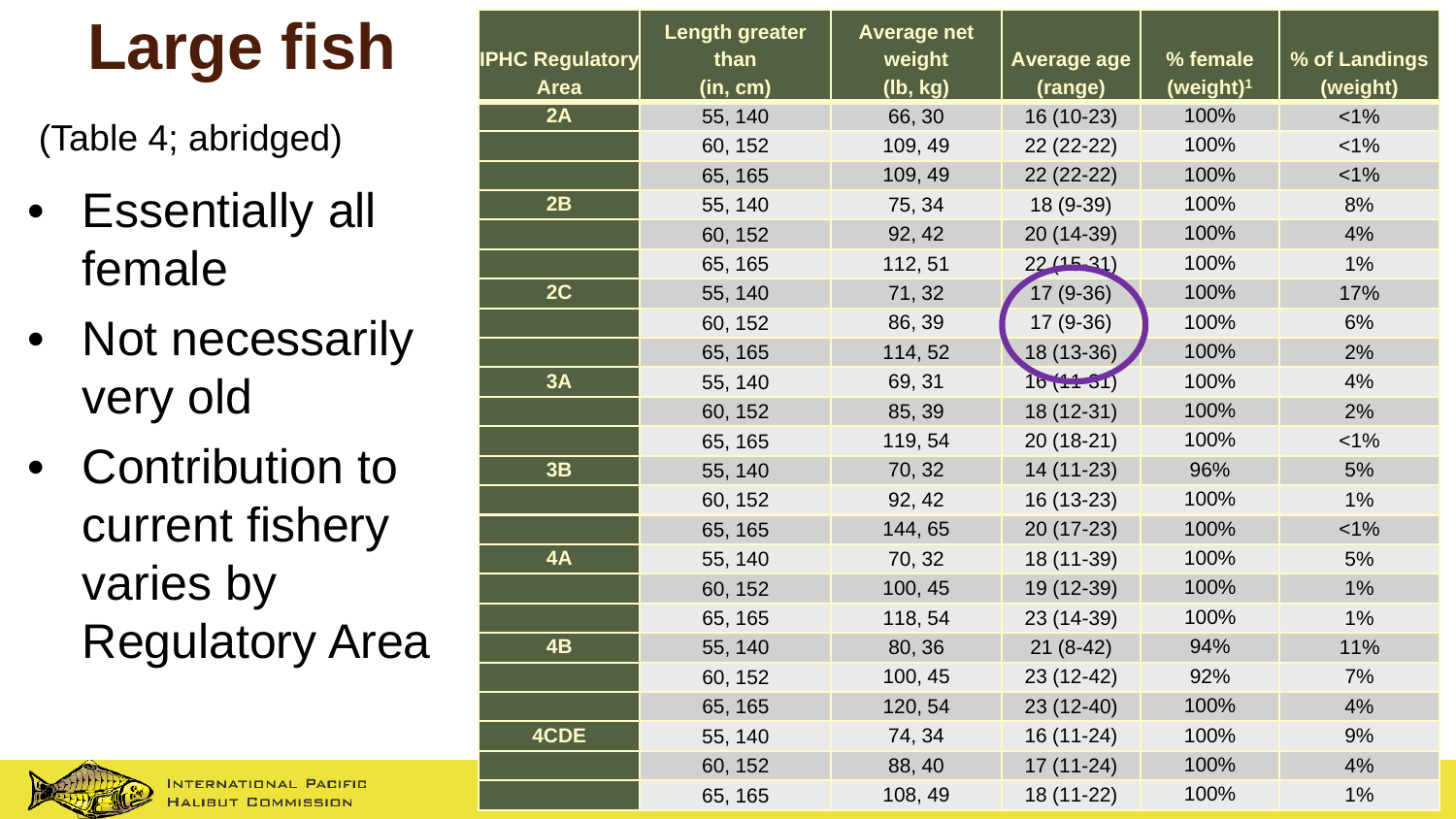

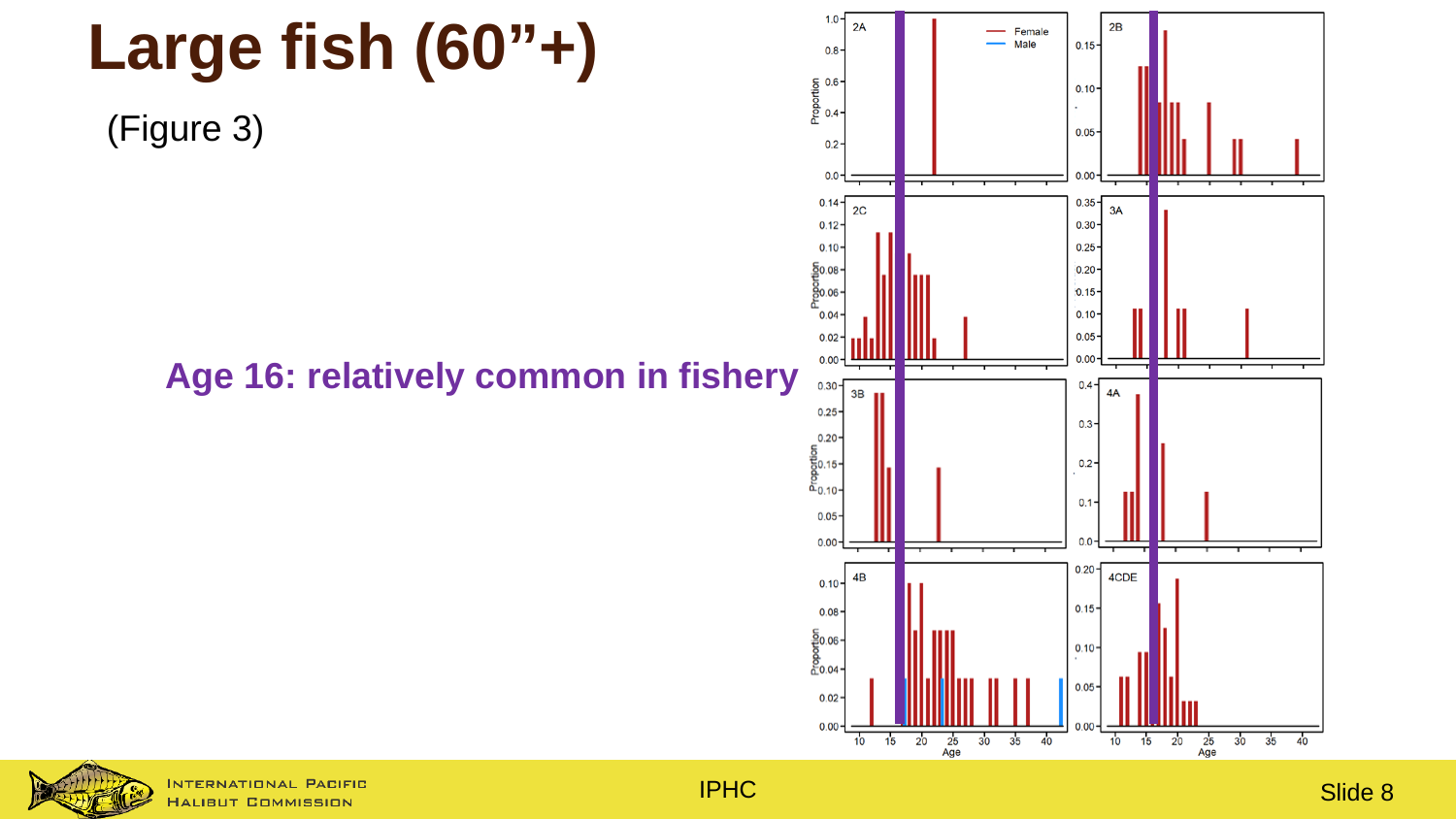### **Basic methods**

- Replay the 2020 mortality limits
	- Remove/add size limit(s)
	- Adjust fishery targeting or avoidance
- Match the same SPR
- Calculate yield, discards, relative proportions of the catch, fishery efficiency, fishery value, etc.

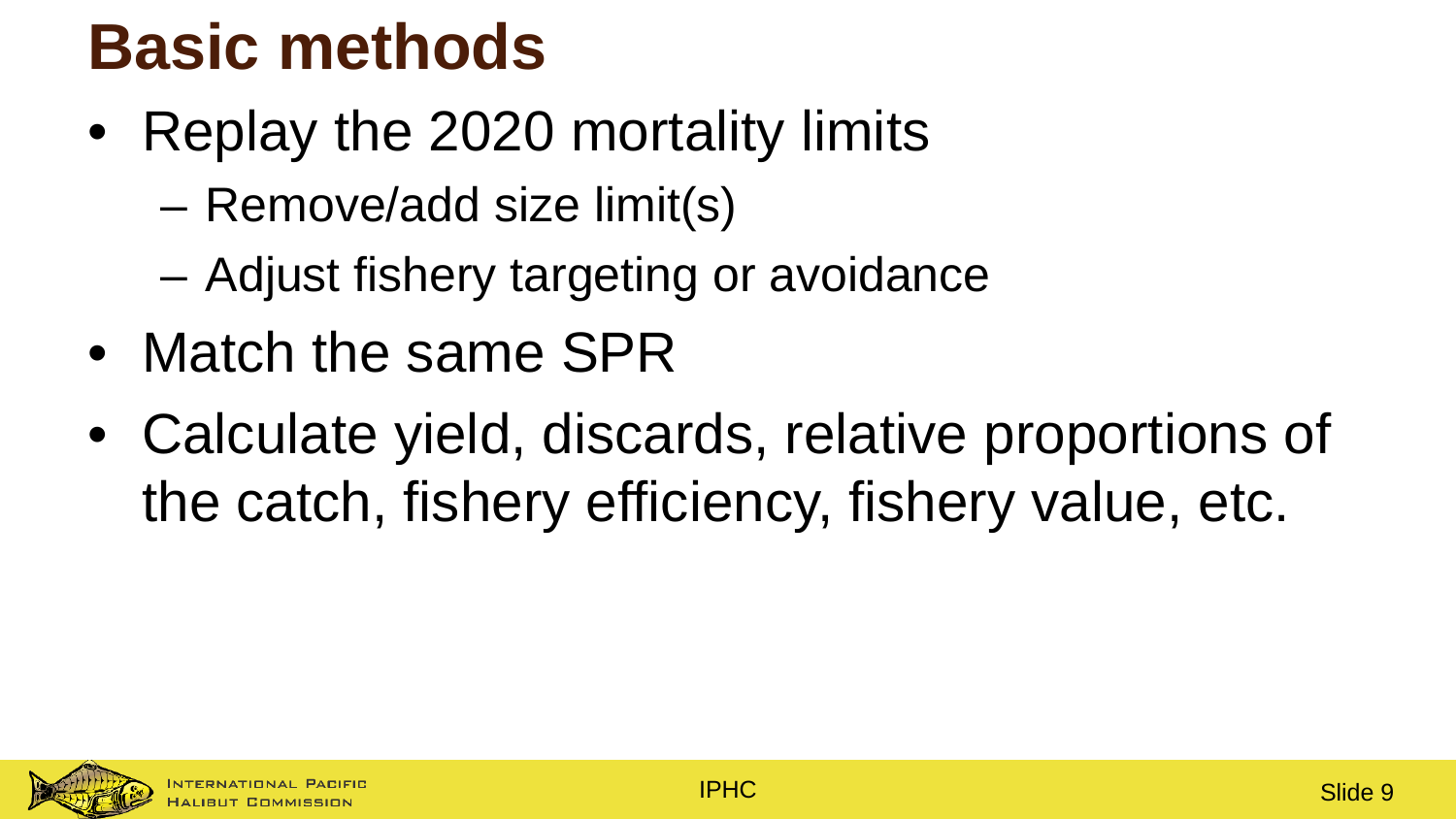## **Change in yield** (Figure 4)



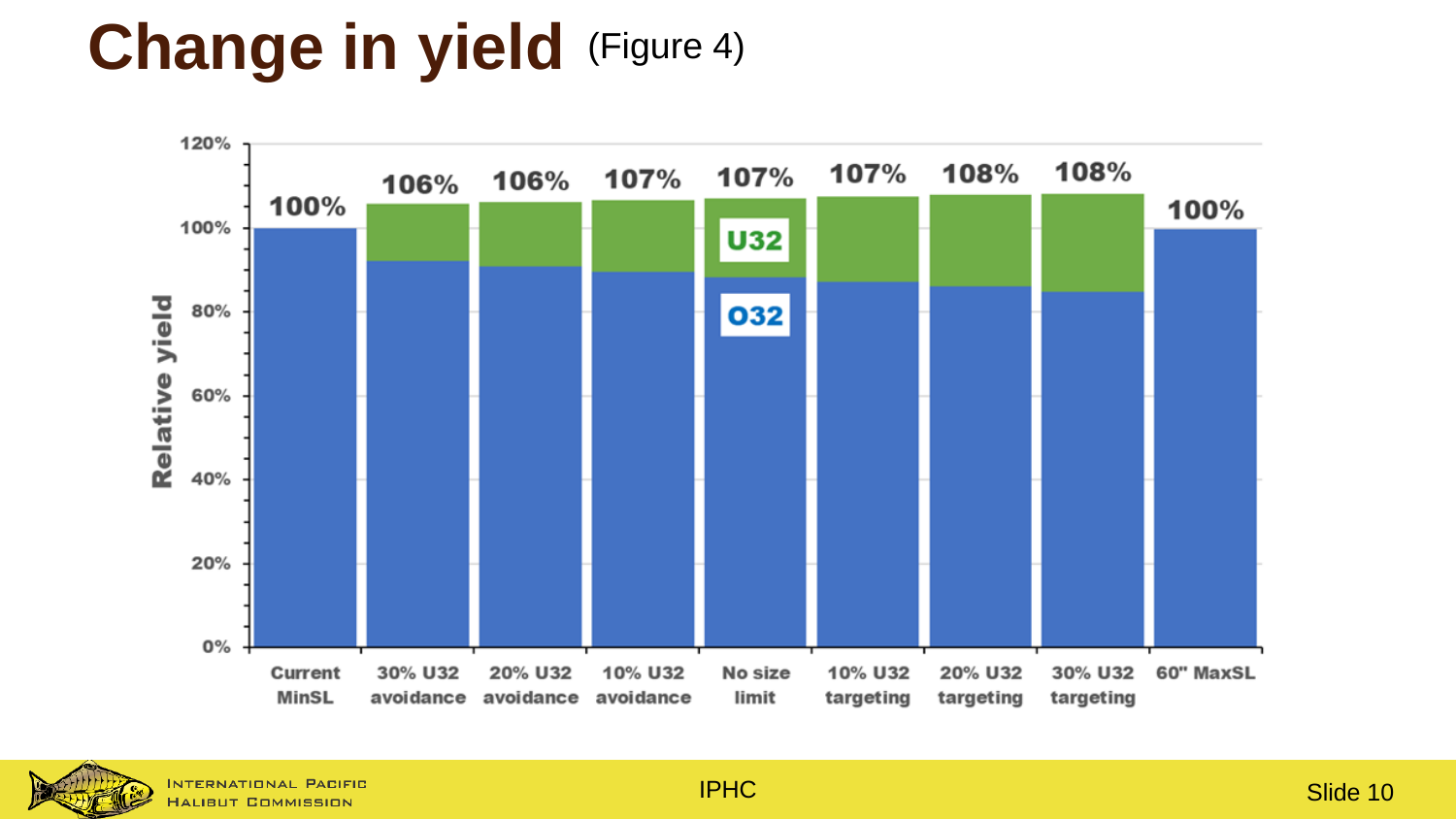### **MinSL Differences by Regulatory Area** (Table 6)

#### Percent U32 in landings

|                | <b>No</b>    |     | U32 avoidance |     |     | U32 targeting |     |  |  |
|----------------|--------------|-----|---------------|-----|-----|---------------|-----|--|--|
| <b>Fishery</b> | <b>MinSL</b> | 10% | 20%           | 30% | 10% | 20%           | 30% |  |  |
| Coastwide      | 18%          | 16% | 15%           | 13% | 19% | 20%           | 22% |  |  |
| Region 2       | 12%          | 11% | 10%           | 9%  | 13% | 14%           | 15% |  |  |
| 2A             | 15%          | 14% | 13%           | 11% | 17% | 18%           | 19% |  |  |
| 2B             | 13%          | 12% | 11%           | 10% | 14% | 15%           | 16% |  |  |
| 2C             | 9%           | 8%  | 7%            | 7%  | 10% | 11%           | 12% |  |  |
| Region 3       | 21%          | 20% | 18%           | 16% | 23% | 24%           | 26% |  |  |
| 3A             | 19%          | 17% | 16%           | 14% | 20% | 22%           | 23% |  |  |
| 3B             | 28%          | 26% | 23%           | 21% | 30% | 31%           | 33% |  |  |
| Region 4       | 23%          | 21% | 19%           | 17% | 25% | 27%           | 28% |  |  |
| 4A             | 26%          | 24% | 22%           | 19% | 27% | 29%           | 31% |  |  |
| 4CDE           | 21%          | 19% | 17%           | 16% | 23% | 24%           | 26% |  |  |
| Region 4B      | 16%          | 15% | 13%           | 12% | 18% | 19%           | 20% |  |  |

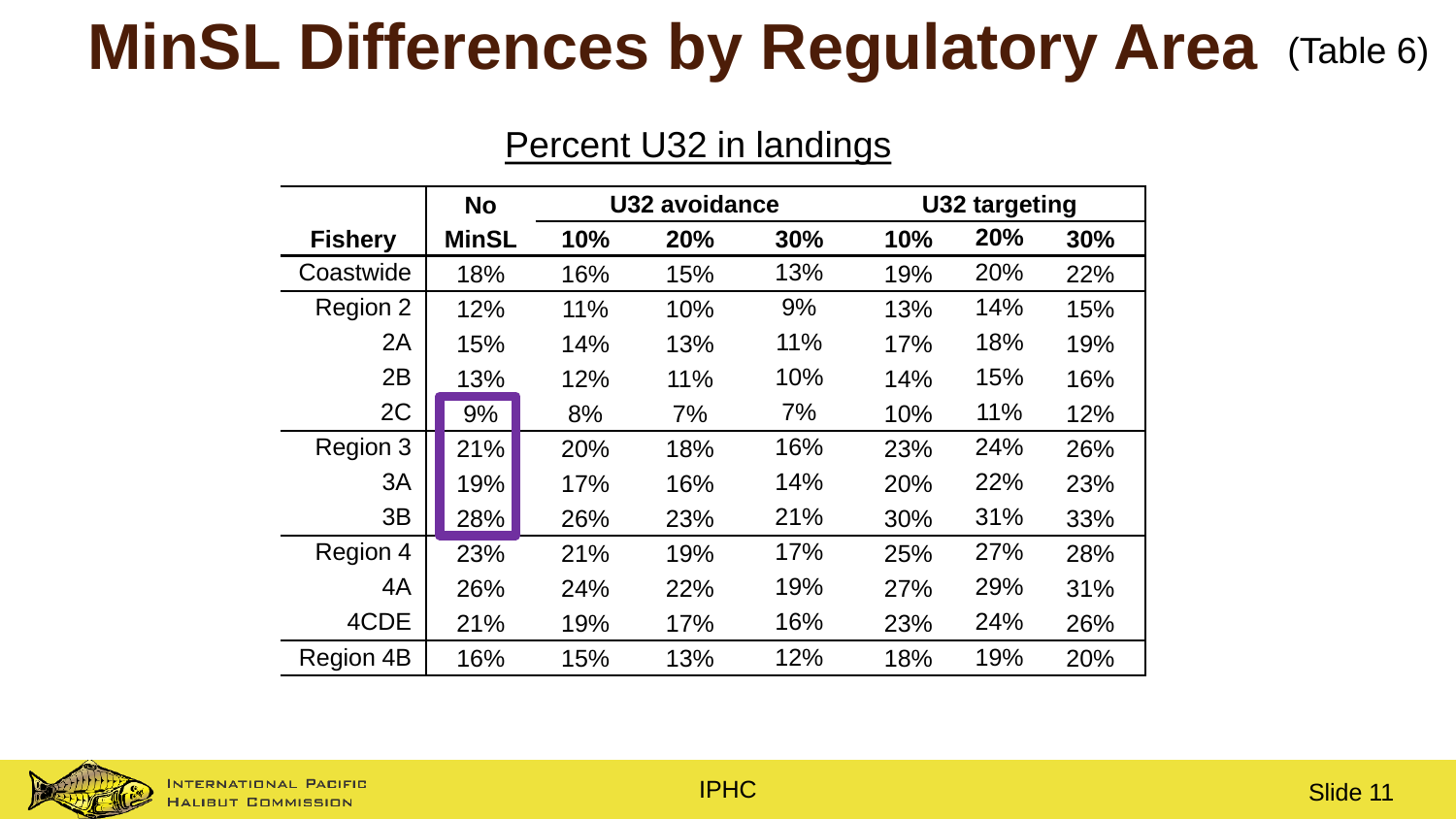## **MinSL Differences by Regulatory Area** (Table 7)

#### Critical price ratio: *what fraction of the O32 price is needed for U32s?*

|                | <b>No</b>    |     | U32 avoidance |     |     | U32 targeting |     |  |  |  |
|----------------|--------------|-----|---------------|-----|-----|---------------|-----|--|--|--|
| <b>Fishery</b> | <b>MinSL</b> | 10% | 20%           | 30% | 10% | 20%           | 30% |  |  |  |
| Coastwide      | 63%          | 61% | 59%           | 58% | 63% | 64%           | 65% |  |  |  |
| Region 2       | 57%          | 55% | 54%           | 53% | 57% | 57%           | 58% |  |  |  |
| 2A             | 61%          | 59% | 57%           | 56% | 62% | 62%           | 63% |  |  |  |
| 2B             | 58%          | 56% | 54%           | 53% | 58% | 59%           | 59% |  |  |  |
| 2C             | 47%          | 45% | 43%           | 43% | 47% | 48%           | 49% |  |  |  |
| Region 3       | 67%          | 65% | 63%           | 62% | 67% | 68%           | 68% |  |  |  |
| 3A             | 64%          | 63% | 61%           | 59% | 65% | 65%           | 66% |  |  |  |
| 3B             | 68%          | 66% | 65%           | 63% | 69% | 69%           | 70% |  |  |  |
| Region 4       | 62%          | 60% | 57%           | 55% | 63% | 64%           | 65% |  |  |  |
| 4A             | 67%          | 66% | 64%           | 62% | 68% | 69%           | 70% |  |  |  |
| 4CDE           | 66%          | 64% | 62%           | 60% | 66% | 67%           | 68% |  |  |  |
| Region 4B      | 62%          | 60% | 58%           | 57% | 62% | 63%           | 64% |  |  |  |

 $\rightarrow$  Improved efficiency could lower this further from a harvester's perspective

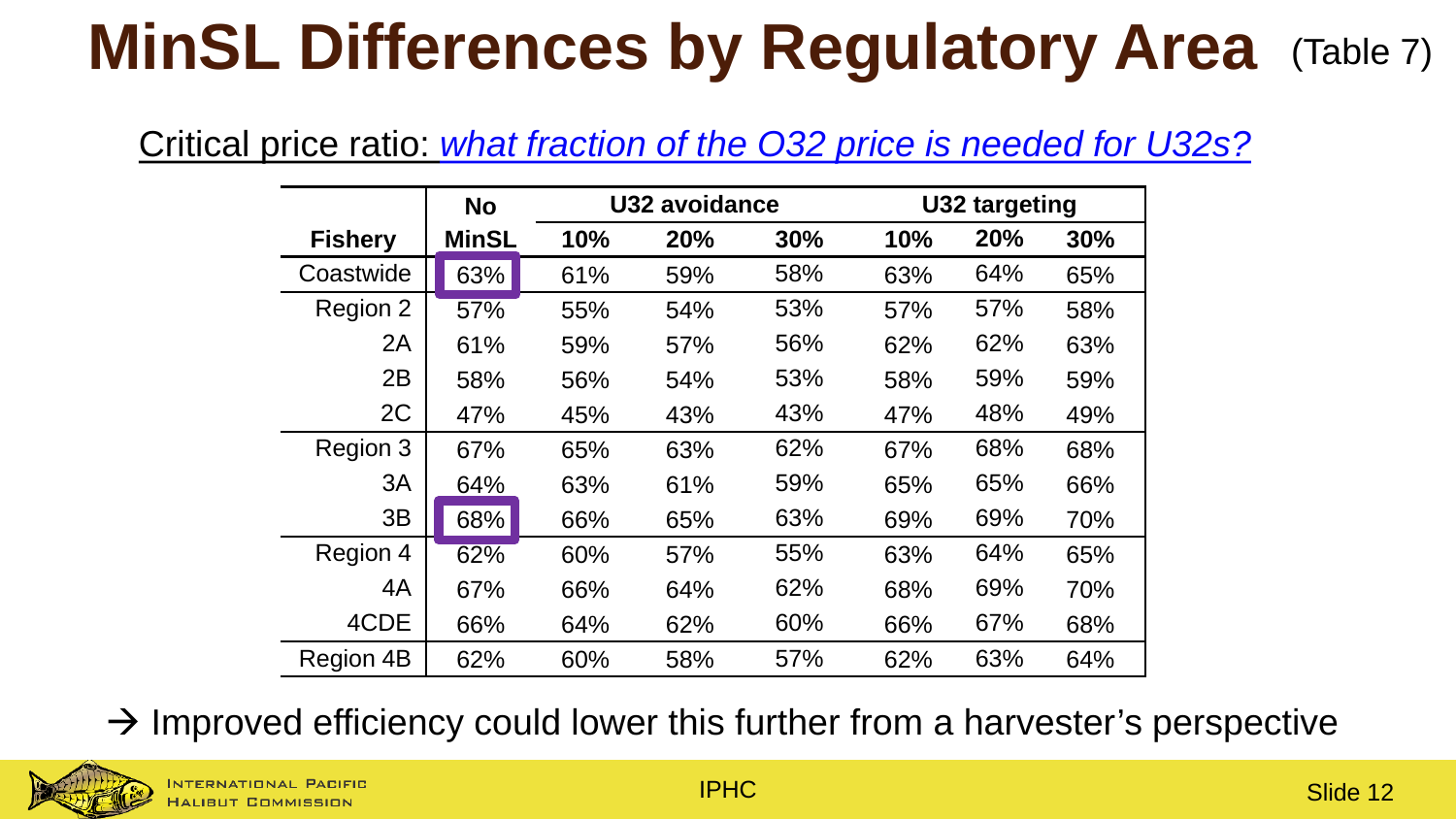## **Discussion of other considerations**

- Difference between fishery and survey encounters with large fish
- Economic value beyond price at landing
- Logistics of implementation
- Effects on size-at-age
- Spatial effects and differences
- Spawning biomass and recruitment
- Public perception
- Testing via MSE

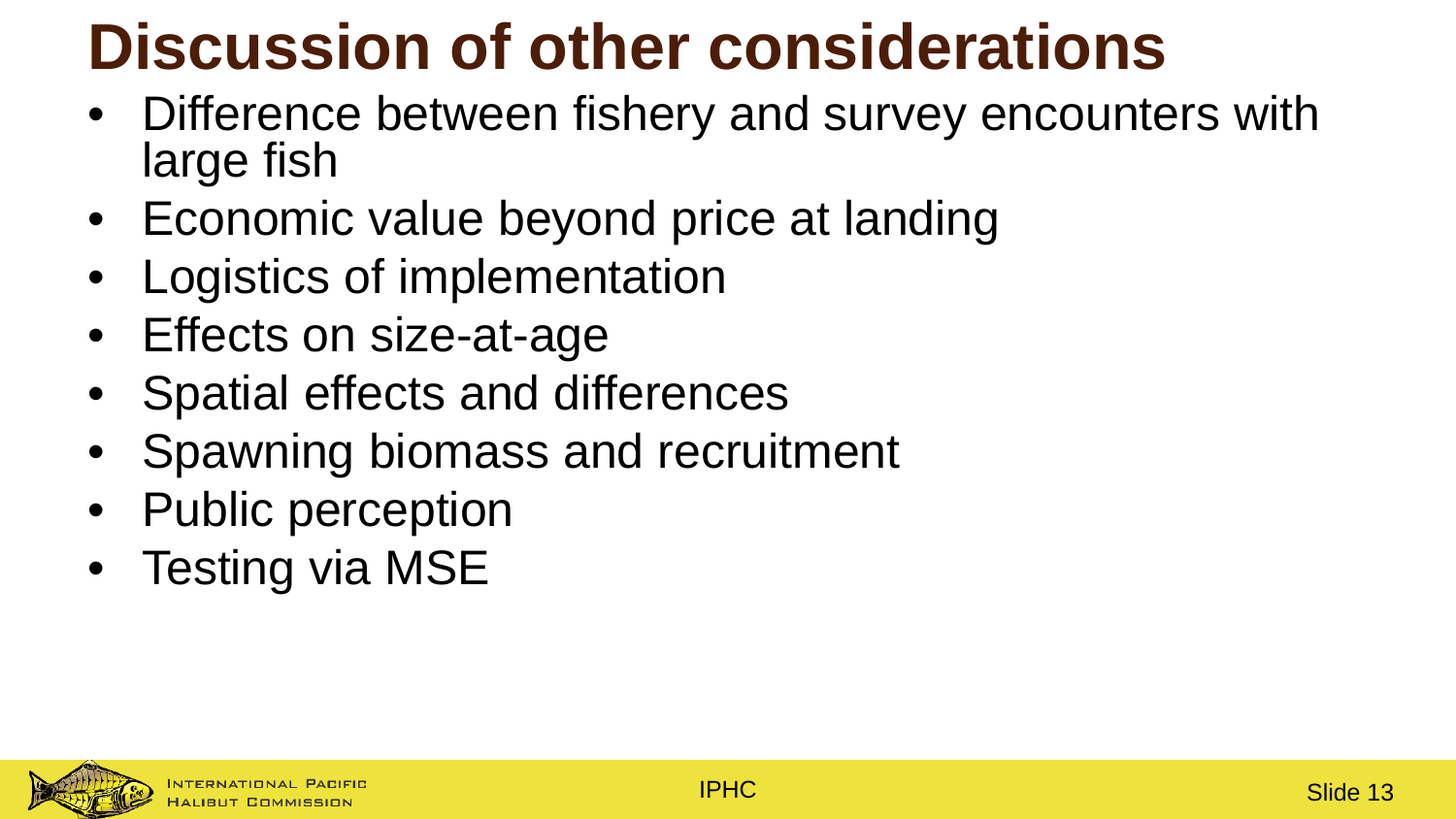## **Summary**

|                                                   | <b>Management action</b>                                   |                                                                     |
|---------------------------------------------------|------------------------------------------------------------|---------------------------------------------------------------------|
| <b>Response</b>                                   | <b>Remove MinSL</b>                                        | Add MaxSL = $60"$                                                   |
| <b>Fishery yield</b>                              | 7% increase                                                | No change                                                           |
| <b>Fishery value</b>                              | Increased if U32 price $>= 63\%$ of No change<br>O32 price |                                                                     |
| <b>Discard mortality</b>                          | Decreased by 0.80 million pounds                           | Increased by 0.12 million pounds,<br>may increase further over time |
| <b>Fishery efficiency</b><br>(landings/catch)     | 18% increase                                               | 3% decrease                                                         |
| Data on total fishery catch and<br>biology        | Improved                                                   | Degraded                                                            |
| <b>Recreational encounters with</b><br>large fish | No change                                                  | Increased                                                           |
| Abundance/biomass of old<br>females               | No change                                                  | Increased                                                           |
| <b>Average projected recruitment</b>              | No change                                                  | No change                                                           |

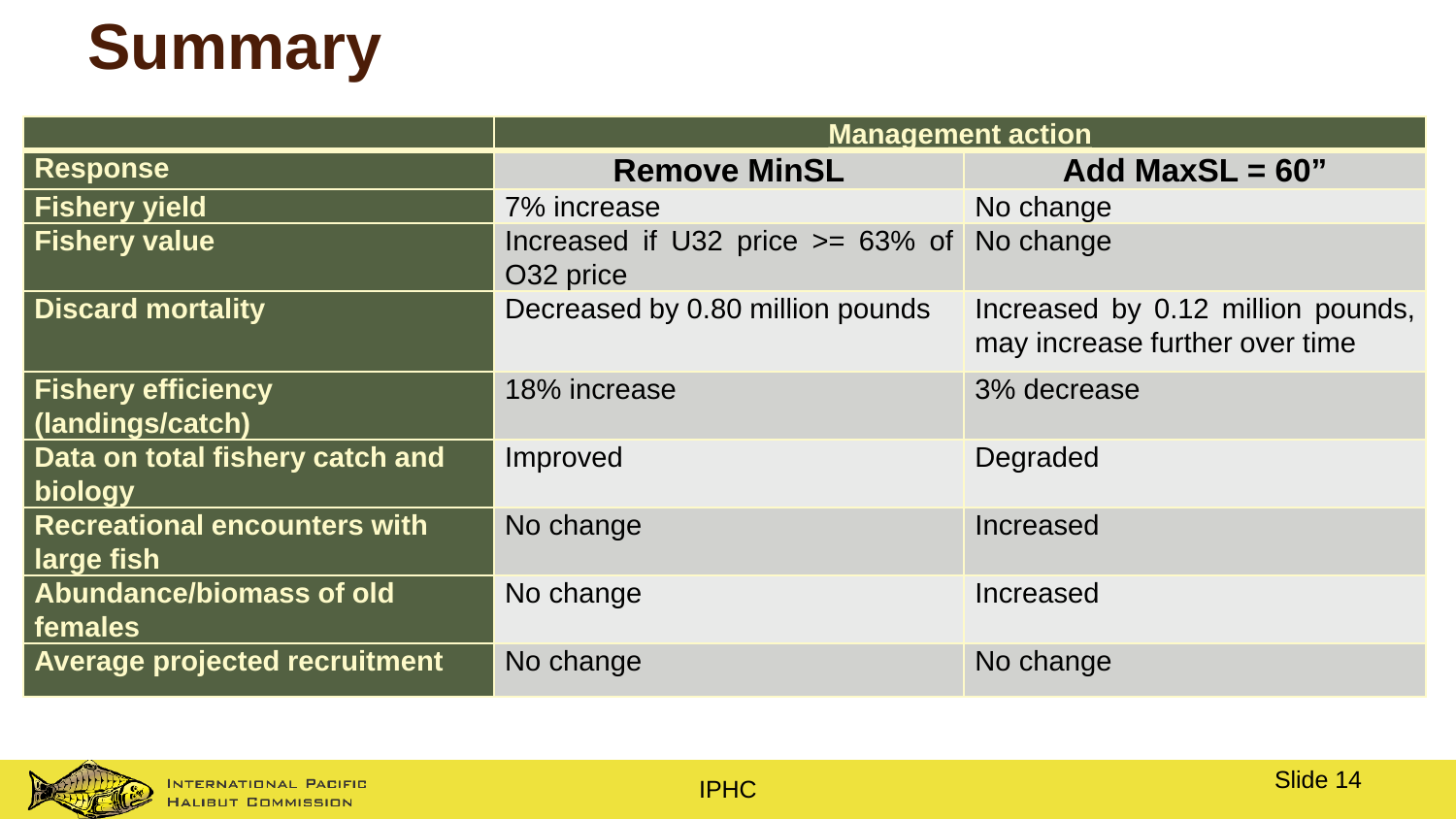### **Example: Results for 2021 with no MinSL**

- Follows all aspects of the Interim Management Procedure: Identical fishing intensity ( $F_{43\%}$ ), 2A and 2B adjustments
- No change to TCEY distribution
- Directly comparable with detailed results from the 2020 assessment and Interim Management Procedure

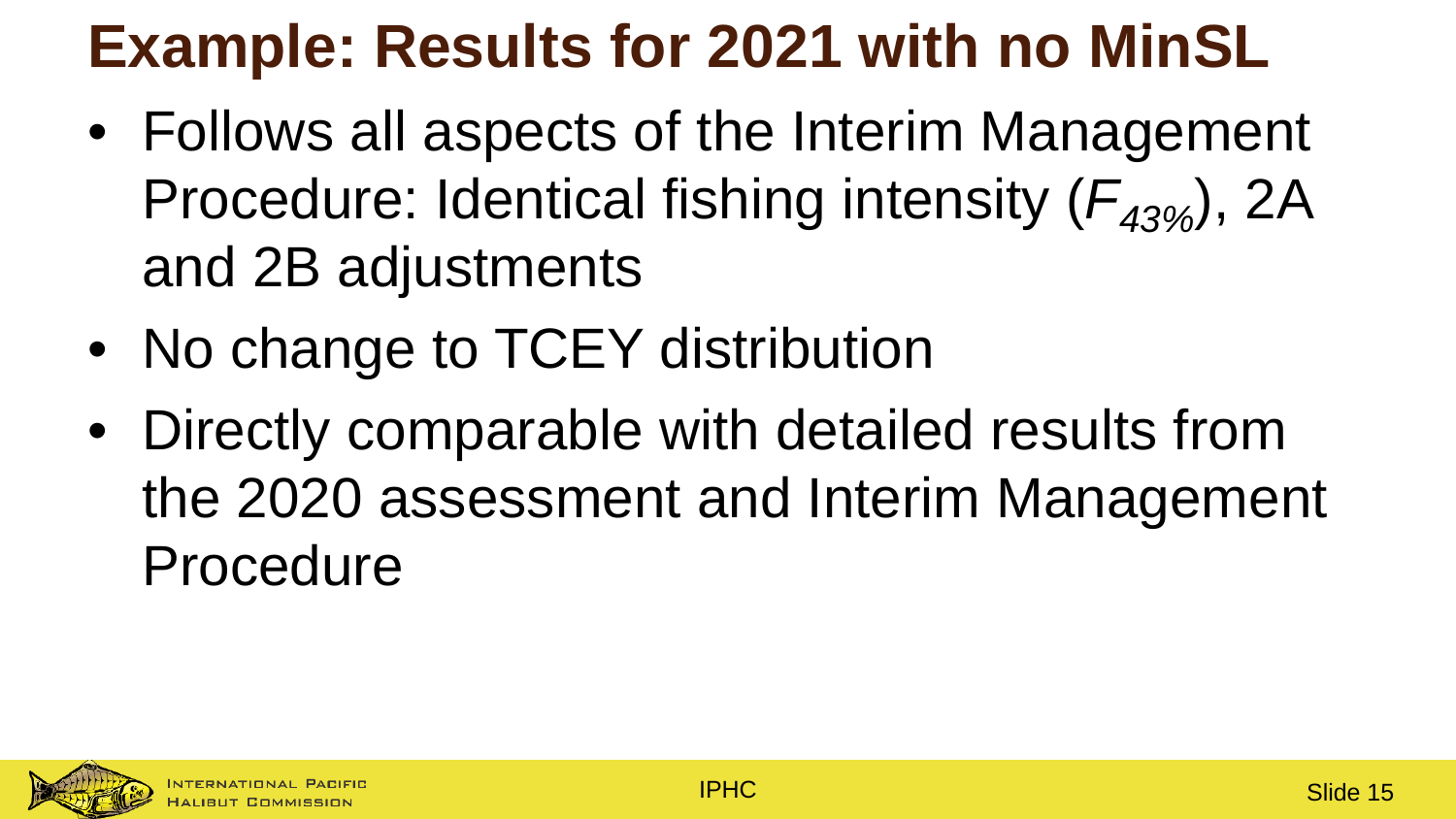#### **Results for 2021 with no MinSL**

|                                  | 2A        | 2B        | 2C        | <b>3A</b> | 3B        | 4A        | 4B             | 4CDE      | Total |
|----------------------------------|-----------|-----------|-----------|-----------|-----------|-----------|----------------|-----------|-------|
| Commercial discards              | 0.01      | 0.01      | <b>NA</b> | <b>NA</b> | 0.01      | 0.01      | 0.01           | 0.01      | 0.04  |
| <b>026 Non-directed discards</b> | 0.10      | 0.23      | 0.09      | 1.14      | 0.42      | 0.24      | 0.12           | 2.20      | 4.54  |
| <b>Recreational</b>              | <b>NA</b> | 0.04      | 1.16      | 1.70      | 0.01      | 0.02      | 0.00           | 0.00      | 2.93  |
| Subsistence                      | <b>NA</b> | 0.41      | 0.37      | 0.19      | 0.02      | 0.01      | 0.00           | 0.03      | 1.02  |
| <b>Total non-FCEY</b>            | 0.11      | 0.69      | 1.61      | 3.03      | 0.45      | 0.28      | 0.13           | 2.24      | 8.53  |
| <b>Commercial discards</b>       | <b>NA</b> | <b>NA</b> | 0.01      | 0.01      | <b>NA</b> | <b>NA</b> | <b>NA</b>      | <b>NA</b> | 0.02  |
| <b>Recreational</b>              | 0.62      | 0.97      | 0.68      | 2.01      | <b>NA</b> | <b>NA</b> | <b>NA</b>      | <b>NA</b> | 4.28  |
| <b>Subsistence</b>               | 0.03      | <b>NA</b> | <b>NA</b> | <b>NA</b> | <b>NA</b> | <b>NA</b> | <b>NA</b>      | <b>NA</b> | 0.03  |
| <b>Commercial landings</b>       | 0.88      | 5.52      | 3.01      | 9.47      | 2.76      | 2.30      | 1.38           | 1.85      | 27.18 |
| <b>Total FCEY</b>                | 1.54      | 6.50      | 3.69      | 11.48     | 2.76      | 2.30      | 1.38           | 1.85      | 31.51 |
|                                  |           |           |           |           |           |           | <b>4C FCEY</b> | 0.82      |       |
|                                  |           |           |           |           |           |           | <b>4D FCEY</b> | 0.82      |       |
|                                  |           |           |           |           |           |           | <b>4E FCEY</b> | 0.21      |       |
| <b>TCEY</b>                      | 1.65      | 7.18      | 5.31      | 14.51     | 3.21      | 2.58      | 1.51           | 4.09      | 40.04 |
| U26 Non-directed discards        | 0.00      | 0.03      | 0.00      | 0.29      | 0.06      | 0.08      | 0.01           | 0.78      | 1.25  |
| Total                            | 1.65      | 7.21      | 5.31      | 14.80     | 3.27      | 2.66      | 1.52           | 4.87      | 41.29 |

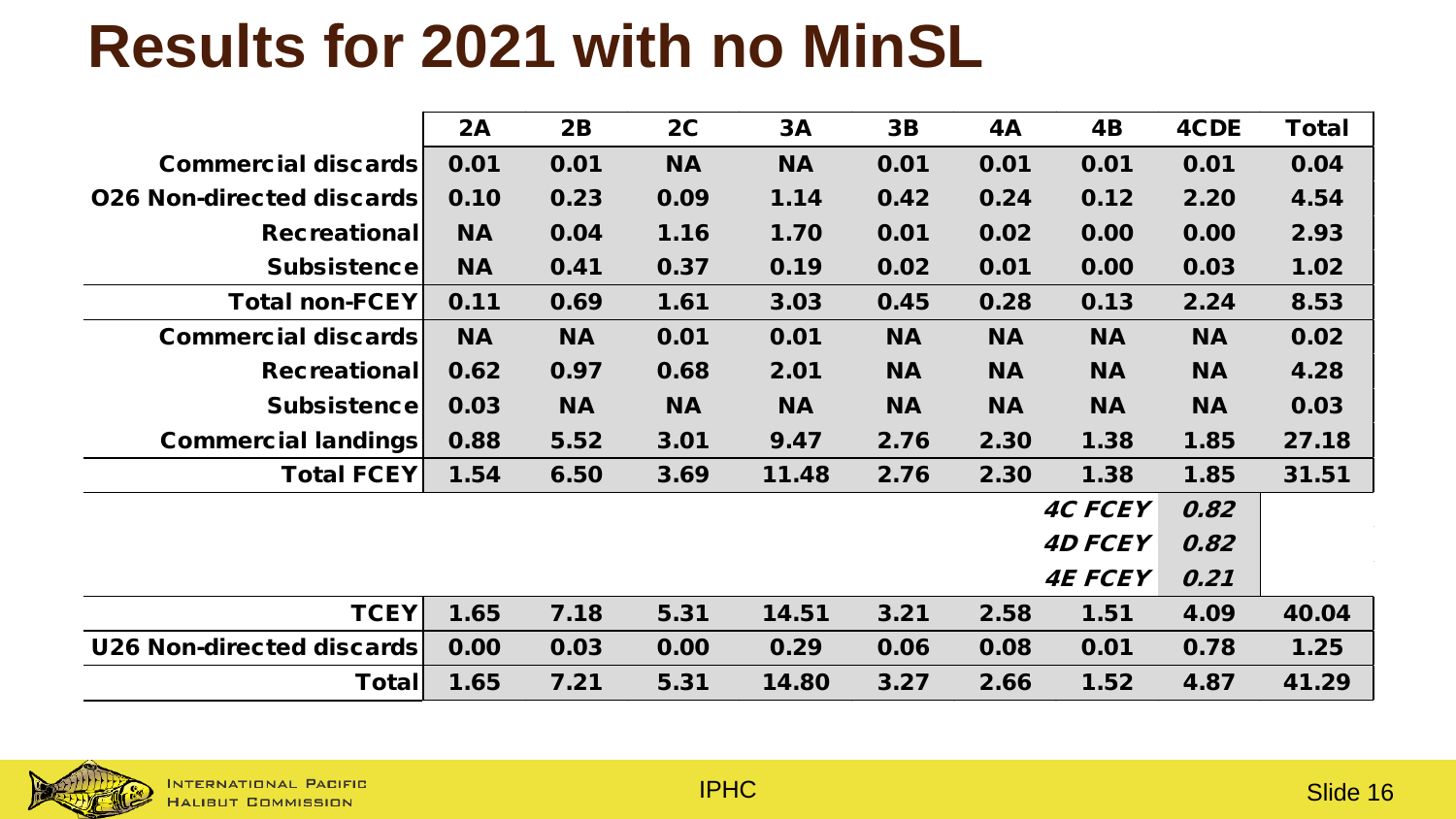#### **Difference (Mlb) from Interim Management Procedure**

|                                  | 2A        | 2B        | 2C        | 3A        | 3B        | 4A        | 4B             | 4CDE      | <b>Total</b> |
|----------------------------------|-----------|-----------|-----------|-----------|-----------|-----------|----------------|-----------|--------------|
| <b>Commercial discards</b>       | $-0.03$   | $-0.16$   | <b>NA</b> | <b>NA</b> | $-0.11$   | $-0.14$   | $-0.05$        | $-0.07$   | $-0.55$      |
| <b>026 Non-directed discards</b> | 0.00      | 0.00      | 0.00      | 0.00      | 0.00      | 0.00      | 0.00           | 0.00      | 0.00         |
| <b>Recreational</b>              | <b>NA</b> | 0.00      | 0.00      | 0.00      | 0.00      | 0.00      | 0.00           | 0.00      | 0.00         |
| <b>Subsistence</b>               | <b>NA</b> | 0.00      | 0.00      | 0.00      | 0.00      | 0.00      | 0.00           | 0.00      | 0.00         |
| <b>Total non-FCEY</b>            | $-0.03$   | $-0.16$   | 0.00      | 0.00      | $-0.11$   | $-0.14$   | $-0.05$        | $-0.07$   | $-0.55$      |
| <b>Commercial discards</b>       | <b>NA</b> | <b>NA</b> | $-0.05$   | $-0.23$   | <b>NA</b> | <b>NA</b> | <b>NA</b>      | <b>NA</b> | $-0.28$      |
| <b>Recreational</b>              | 0.01      | 0.05      | 0.03      | 0.07      | <b>NA</b> | <b>NA</b> | <b>NA</b>      | <b>NA</b> | 0.16         |
| <b>Subsistencel</b>              | 0.00      | <b>NA</b> | <b>NA</b> | <b>NA</b> | <b>NA</b> | <b>NA</b> | <b>NA</b>      | <b>NA</b> | 0.00         |
| <b>Commercial landings</b>       | 0.02      | 0.29      | 0.17      | 0.56      | 0.20      | 0.21      | 0.09           | 0.19      | 1.72         |
| <b>Total FCEY</b>                | 0.03      | 0.35      | 0.14      | 0.40      | 0.20      | 0.21      | 0.09           | 0.19      | 1.59         |
|                                  |           |           |           |           |           |           | <b>4C FCEY</b> | 0.08      |              |
|                                  |           |           |           |           |           |           | <b>4D FCEY</b> | 0.08      |              |
|                                  |           |           |           |           |           |           | <b>4E FCEY</b> | 0.02      |              |
| <b>TCEY</b>                      | 0.00      | 0.19      | 0.14      | 0.40      | 0.09      | 0.07      | 0.04           | 0.11      | 1.04         |
| U26 Non-directed discards        | 0.00      | 0.00      | 0.00      | 0.00      | 0.00      | 0.00      | 0.00           | 0.00      | 0.00         |
| <b>Total</b>                     | 0.00      | 0.19      | 0.14      | 0.40      | 0.09      | 0.07      | 0.04           | 0.11      | 1.04         |

#### Red = decreased waste, blue = increased yield

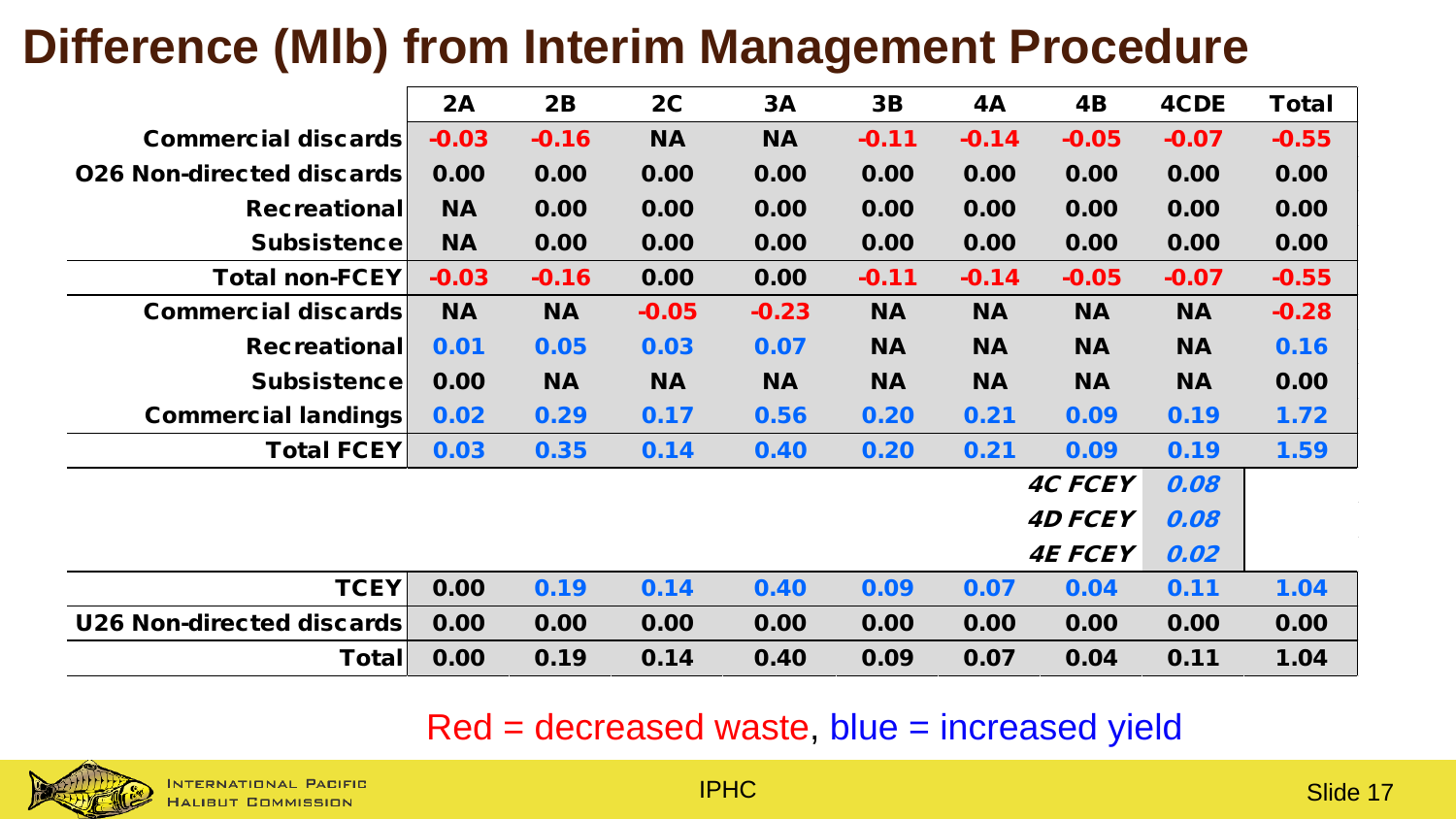#### **Difference (%) from Interim Management Procedure**

|                                  | 2A        | 2B        | 2C        | 3A        | 3B        | 4A        | 4B             | 4CDE      | <b>Total</b> |
|----------------------------------|-----------|-----------|-----------|-----------|-----------|-----------|----------------|-----------|--------------|
| Commercial discards              | $-79%$    | $-93%$    | <b>NA</b> | <b>NA</b> | $-96%$    | $-95%$    | $-90%$         | $-92%$    | $-93%$       |
| <b>026 Non-directed discards</b> | 0%        | 0%        | 0%        | 0%        | 0%        | 0%        | 0%             | 0%        | 0%           |
| <b>Recreational</b>              | <b>NA</b> | 0%        | 0%        | 0%        | 0%        | 0%        | 0%             | 0%        | 0%           |
| <b>Subsistencel</b>              | <b>NA</b> | 0%        | 0%        | 0%        | 0%        | 0%        | 0%             | 0%        | 0%           |
| <b>Total non-FCEY</b>            | $-19%$    | $-18%$    | 0%        | 0%        | $-20%$    | $-33%$    | $-26%$         | $-3%$     | $-6%$        |
| <b>Commercial discards</b>       | <b>NA</b> | <b>NA</b> | $-88%$    | $-96%$    | <b>NA</b> | <b>NA</b> | <b>NA</b>      | <b>NA</b> | $-95%$       |
| <b>Recreational</b>              | 2%        | 6%        | 4%        | 4%        | <b>NA</b> | <b>NA</b> | <b>NA</b>      | <b>NA</b> | 4%           |
| <b>Subsistencel</b>              | 0%        | <b>NA</b> | <b>NA</b> | <b>NA</b> | <b>NA</b> | <b>NA</b> | <b>NA</b>      | <b>NA</b> | 0%           |
| <b>Commercial landings</b>       | 2%        | 6%        | 6%        | 6%        | 8%        | 10%       | 7%             | 11%       | 7%           |
| <b>Total FCEY</b>                | 2%        | 6%        | 4%        | 4%        | 8%        | 10%       | 7%             | 11%       | 5%           |
|                                  |           |           |           |           |           |           | <b>4C FCEY</b> | 11%       |              |
|                                  |           |           |           |           |           |           | <b>4D FCEY</b> | 11%       |              |
|                                  |           |           |           |           |           |           | <b>4E FCEY</b> | 9%        |              |
| <b>TCEY</b>                      | 0%        | 3%        | 3%        | 3%        | 3%        | 3%        | 3%             | 3%        | 3%           |
| U26 Non-directed discards        | 0%        | 0%        | 0%        | 0%        | 0%        | 0%        | 0%             | 0%        | 0%           |
| <b>Total</b>                     | 0%        | 3%        | 3%        | 3%        | 3%        | 3%        | 3%             | 2%        | 3%           |

#### Red = decreased waste, blue = increased yield



IPHC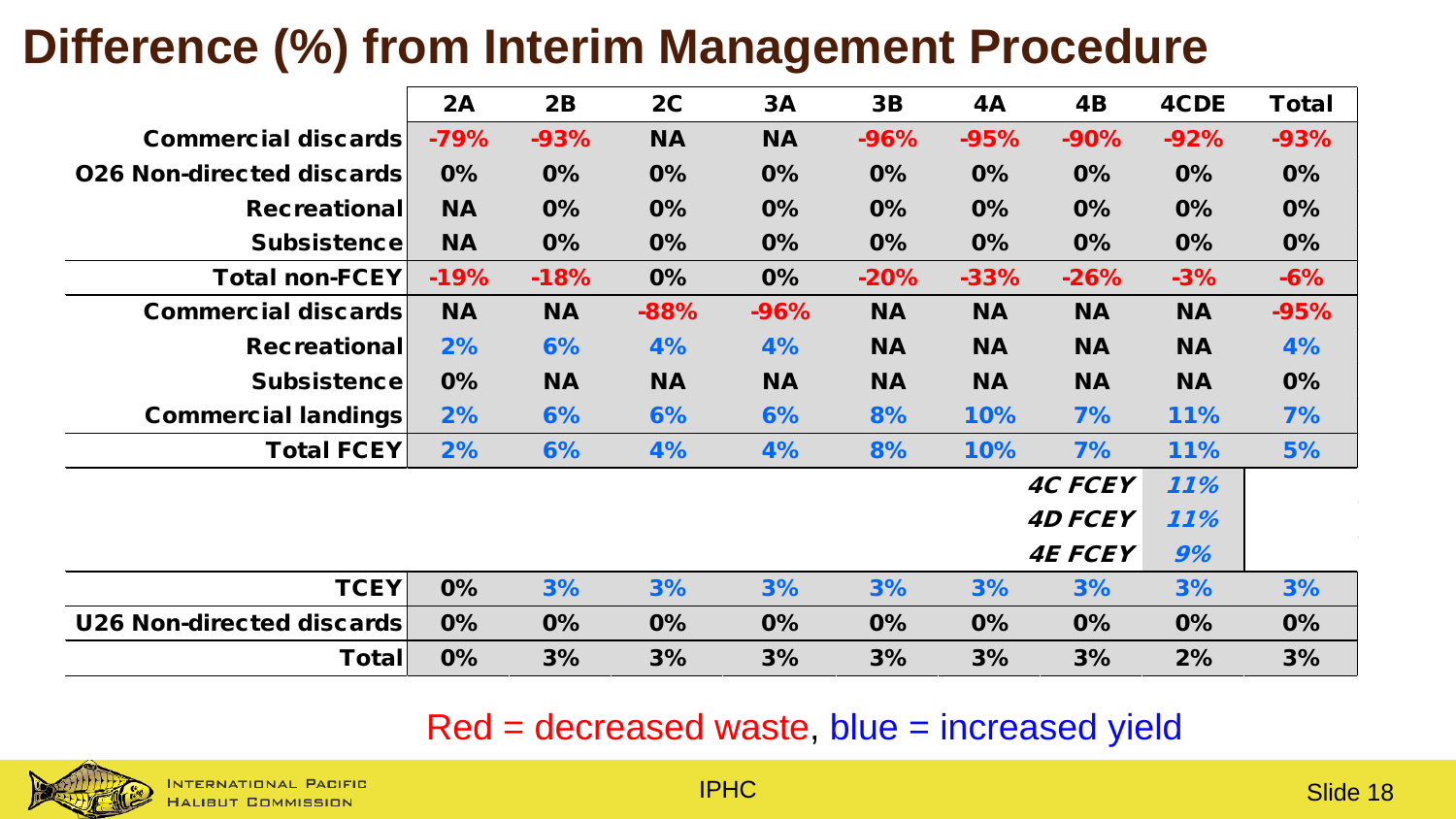#### **Recommendations**

#### That the Commission:

- a) **NOTE** paper IPHC-2021-AM097-09 which provides an evaluation of directed commercial fishery size limits in response to the discussion and request from AM096.
- AGREE on whether the minimum size limit should be removed for the 2022 fishing period, noting that a Fishery Regulation proposal would need to be submitted to the Commission for consideration in accordance with the IPHC Rules of Procedure (2020).

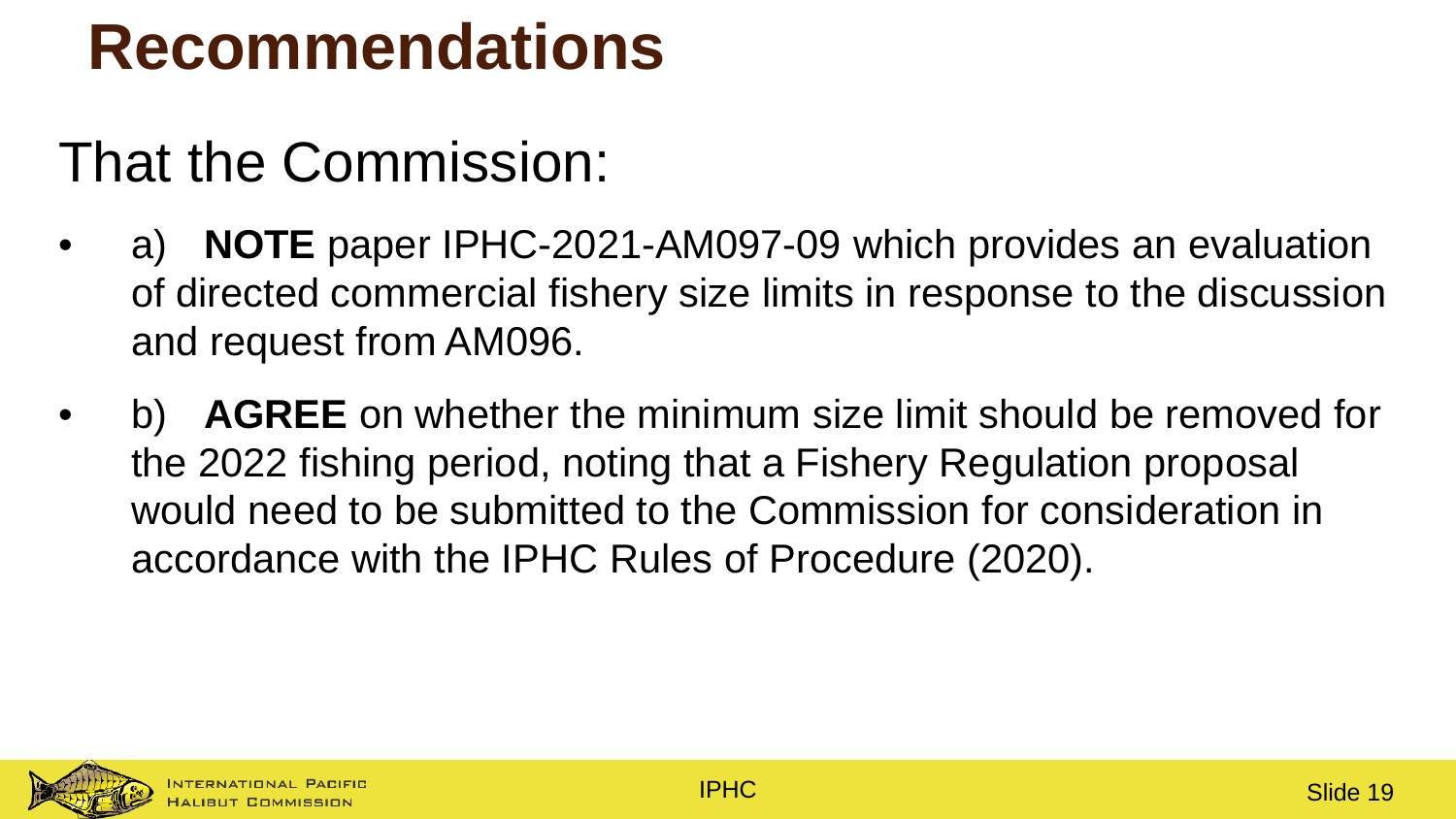#### **INTERNATIONAL PACIFIC**





NTERNATIONAL PACIFIC HALIBUT COMMISSION